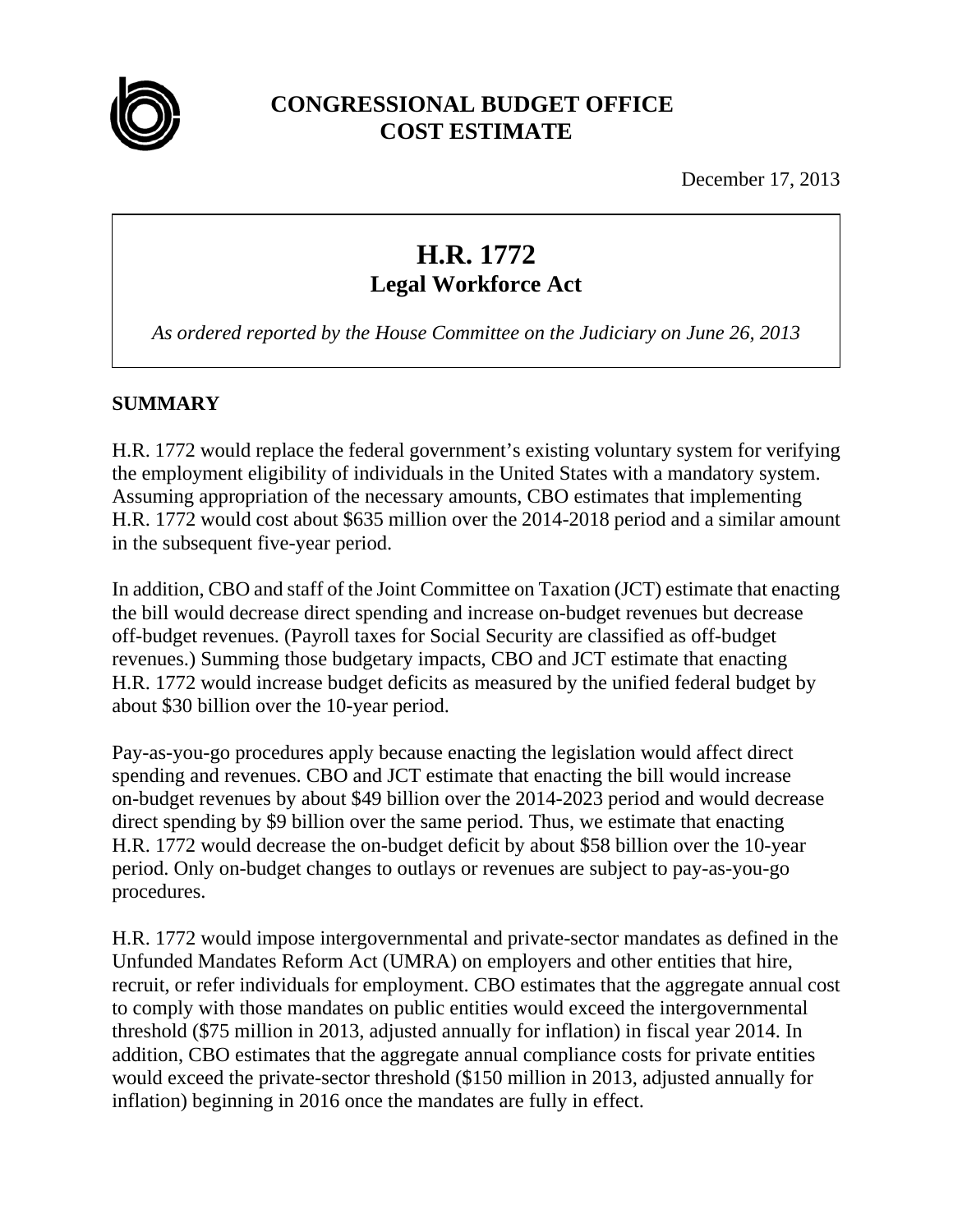#### **ESTIMATED COST TO THE FEDERAL GOVERNMENT**

The estimated budgetary impact of H.R. 1772 is shown in the following table. The costs of this legislation fall within budget functions 750 (administration of justice) and 800 (general government).

|                                      | By Fiscal Year, in Millions of Dollars |          |          |                                                                                           |               |              |                    |              |                |              |                               |               |
|--------------------------------------|----------------------------------------|----------|----------|-------------------------------------------------------------------------------------------|---------------|--------------|--------------------|--------------|----------------|--------------|-------------------------------|---------------|
|                                      | 2014                                   | 2015     | 2016     | 2017                                                                                      | 2018          | 2019         | 2020               | 2021         | 2022           | 2023         | $2014 -$<br>2018              | 2014-<br>2023 |
|                                      |                                        |          |          | <b>CHANGES IN SPENDING SUBJECT TO APPROPRIATION</b>                                       |               |              |                    |              |                |              |                               |               |
| Costs to DHS                         |                                        |          |          |                                                                                           |               |              |                    |              |                |              |                               |               |
| <b>Estimated Authorization Level</b> | 68                                     | 88       | 96       | 102                                                                                       | 105           | 99           | 100                | 102          | 104            | 106          | 459                           | 970           |
| <b>Estimated Outlays</b>             | 64                                     | 87       | 96       | 102                                                                                       | 105           | 99           | 100                | 102          | 104            | 106          | 454                           | 965           |
| Costs to SSA                         |                                        |          |          |                                                                                           |               |              |                    |              |                |              |                               |               |
| <b>Estimated Authorization Level</b> | 43                                     | 47       | 27       | 23                                                                                        | 22            | 22           | 21                 | 22           | 22             | 23           | 162                           | 272           |
| <b>Estimated Outlays</b>             | 39                                     | 47       | 29       | 24                                                                                        | 22            | 22.          | 21                 | 22           | 22             | 23           | 161                           | 271           |
| Costs to Other Federal Agencies      |                                        |          |          |                                                                                           |               |              |                    |              |                |              |                               |               |
| <b>Estimated Authorization Level</b> | 15                                     | 3        | $\ast$   | $\ast$                                                                                    | $\ast$        | $\mathbf{0}$ | $\overline{0}$     | $\mathbf{0}$ | $\overline{0}$ | $\mathbf{0}$ | 20                            | 20            |
| <b>Estimated Outlays</b>             | 15                                     | 3        | ×.       | $\frac{1}{25}$                                                                            | $\frac{1}{2}$ | $\Omega$     | $\Omega$           | $\Omega$     | $\theta$       | $\Omega$     | 20                            | 20            |
| <b>Total Changes</b>                 |                                        |          |          |                                                                                           |               |              |                    |              |                |              |                               |               |
| <b>Estimated Authorization Level</b> | 126                                    | 138      | 124      | 126                                                                                       | 127           | 121          | 121                | 124          | 126            | 129          | 641                           | 1,262         |
| <b>Estimated Outlays</b>             | 118                                    | 137      | 125      | 126                                                                                       | 127           | 121          | 121                | 124          | 126            | 129          | 634                           | 1,255         |
|                                      |                                        |          |          | <b>CHANGES IN DIRECT SPENDING</b>                                                         |               |              |                    |              |                |              |                               |               |
| <b>Estimated Budget Authority</b>    | 10                                     | $-777$   | $-1.012$ | $-1.052$                                                                                  | $-1.090$      | $-929$       | -960               | $-988$       | $-1.016$       | $-1.040$     | $-3.921$                      | $-8.854$      |
| <b>Estimated Outlays</b>             | 10                                     | $-777$   | $-1,012$ | $-1,052$                                                                                  | $-1,090$      | $-929$       | $-960$             | $-988$       | $-1,016$       | $-1,040$     | $-3,921$                      | $-8.854$      |
|                                      |                                        |          |          | <b>CHANGES IN REVENUES</b>                                                                |               |              |                    |              |                |              |                               |               |
| <b>On-Budget Revenues</b>            | 1.396                                  | 3.392    | 4,499    | 4.765                                                                                     | 5.042         | 5.326        | 5.619              | 5.920        | 6,227          |              | 6.546 19.094                  | 48.732        |
| <b>Off-Budget Revenues</b>           | $-2,510$                               | $-6,097$ | $-8,087$ | $-8,566$                                                                                  | $-9,065$      |              | $-9,578$ $-10,106$ | $-10,648$    |                |              | $-11,202$ $-11,777$ $-34,325$ | $-87,637$     |
| <b>Total Changes</b>                 | $-1,115$                               | $-2,705$ | $-3,588$ | $-3,801$                                                                                  | $-4,023$      | $-4,252$     | $-4,487$           | $-4,728$     | $-4,975$       |              | $-5,231$ $-15,232$ $-38,905$  |               |
|                                      |                                        |          |          | <b>NET INCREASE IN THE DEFICIT FROM</b><br><b>CHANGES IN DIRECT SPENDING AND RECEIPTS</b> |               |              |                    |              |                |              |                               |               |
| Impact on Deficit                    | 1,125                                  | 1,928    | 2,576    | 2,750                                                                                     | 2,933         | 3,322        | 3,527              | 3,740        | 3,959          | 4,190        | 11,311                        | 30,050        |

Notes: DHS = Department of Homeland Security; SSA = Social Security Administration;\* = less than \$500,000.

 Positive changes in spending or revenues indicate an increase, and negative changes in spending or revenues indicate a reduction. Components may not sum to totals because of rounding.

#### **BASIS OF ESTIMATE**

For this estimate, CBO assumes that the bill will be enacted late in 2013, the necessary amounts will be provided each year, and spending will follow historical patterns for operating the government's employment verification system.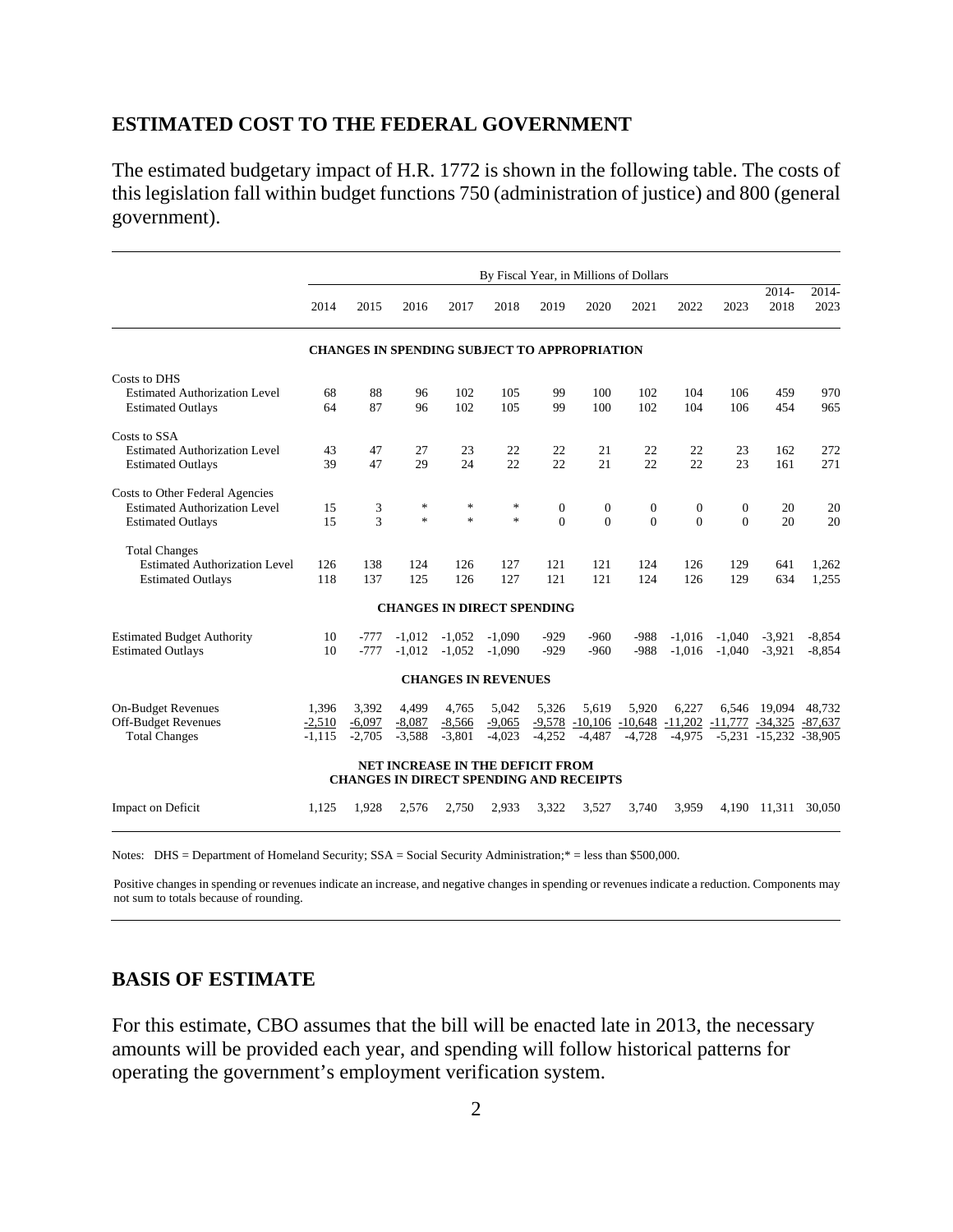#### **Spending Subject to Appropriation**

H.R. 1772 would replace the federal government's existing voluntary system for verifying the employment eligibility of individuals with a mandatory system. (The existing system is known as E-Verify and is administered by the Department of Homeland Security—DHS.) The requirement for employers to use the system would be phased in over several years, with different deadlines for employers of different sizes. Within 30 months of the bill's enactment, all employers would be required to use the system for all employees newly hired in the United States.

**Costs to DHS.** Based on information from DHS about the costs to hire new employees and upgrade computer systems, CBO estimates that it would cost \$454 million over the 2014-2018 period to implement the new system. CBO expects that most of the additional funding would be used to pay for staff, technological components, and overhead to handle the increased workload. The E-Verify program has received funding of about \$100 million annually in recent years, and the current system handled roughly 20 million cases in 2012. DHS expects that the caseload under the bill would more than double. Because the current system has some excess capacity, initial costs to ramp up capacity under the bill would be reduced by the use of that existing capacity. Estimated costs also include expenses for a new office to address state and local government issues, programs to prevent fraud involving social security numbers, and pilot programs to improve identity authentication and verification of employment eligibility.

**Costs to the Social Security Administration (SSA).** Based on information from SSA, CBO estimates that it would cost \$161 million over the 2014-2018 period to implement the new system. CBO estimates that the additional funding would be needed for additional staff to handle the increased fallout rate (the number of individuals who are initially not verified as eligible for employment) under the mandatory system and for additional technological components.

**Costs to Other Federal Agencies.** H.R. 1772 would require federal agencies to verify the employment eligibility of current employees. Federal agencies are now required to verify the employment eligibility of new employees, but those hired before 2007 were not required to be verified. Currently, there are just over 4.5 million federal government employees (including military personnel), and the employment eligibility of about 3.5 million of those employees would need to be verified under H.R. 1772. CBO estimates that verifying those employees would cost federal agencies about \$20 million over 2014-2018 period.

## **Direct Spending**

CBO and JCT estimate that enacting H.R. 1772 would decrease net direct spending by about \$9 billion over the 2014-2023 period.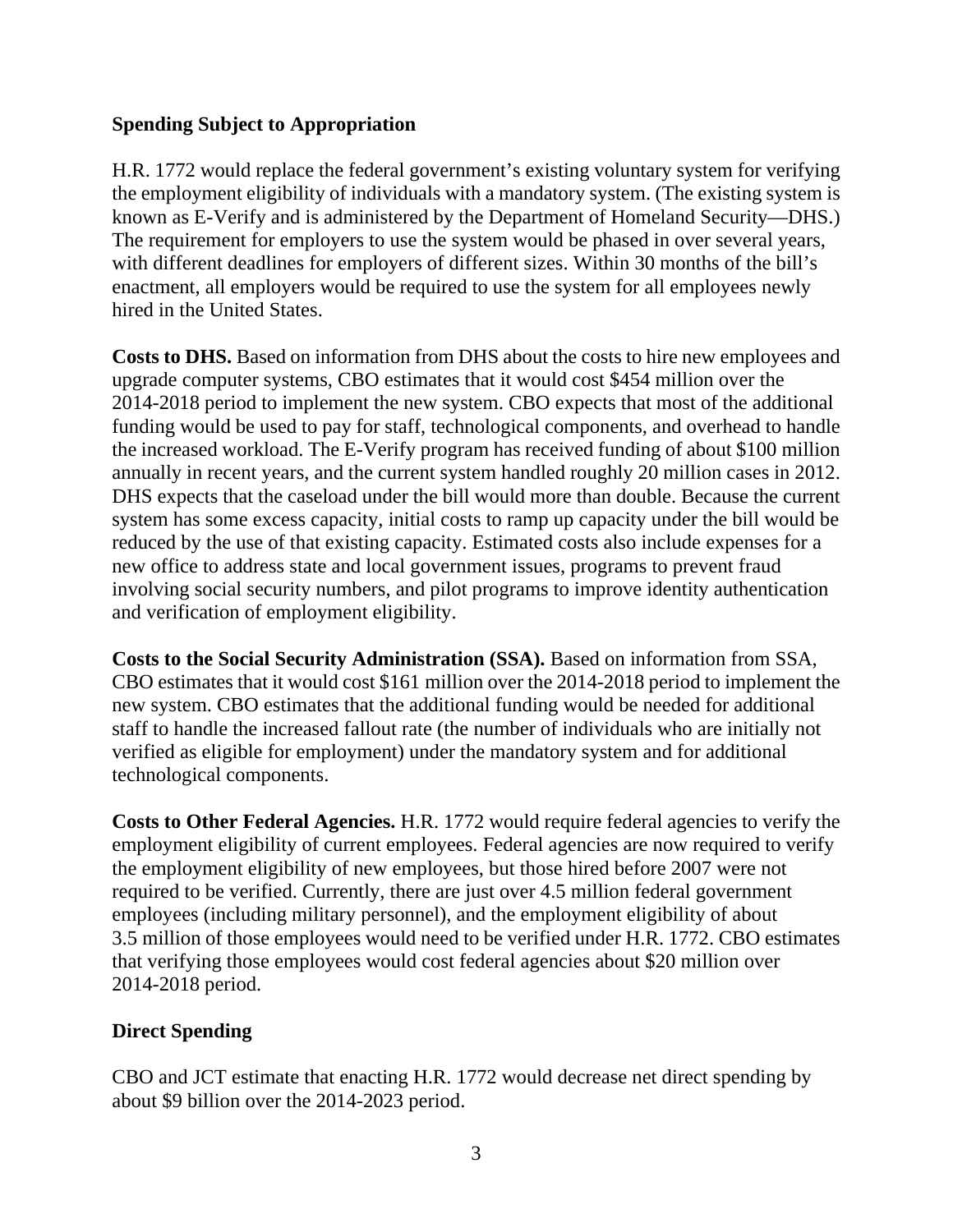**Refundable Tax Credits.** JCT estimates that enacting H.R. 1772 would reduce outlays for refundable credits by about \$9 billion over the 2014-2023 period. JCT expects that implementing the proposed system of mandatory verification for employment eligibility would cause more workers to be paid outside of the tax system. As a result, fewer workers would claim refundable income tax credits, primarily the child tax credit. (If refundable tax credits exceed a taxpayer's other income tax liability, the excess may be refunded to the taxpayer, with the amount of the refund classified as outlays in the federal budget.)

**Compensation for Errors.** H.R. 1772 would require employers to fire employees who are determined to be ineligible for employment by the new verification system. Under the bill, individuals who lost their employment because of an error in the new system could seek compensation through the Federal Tort Claims Act (FTCA). (Under FTCA, the federal government waives its sovereign immunity and consents to being sued in federal courts in certain cases.)

CBO expects that the size of compensation awards for such errors would primarily stem from employees' lost wages. We expect that affected employees would be compensated for about three months' salary. Payments would probably be higher in the initial years and decline over the 10-year period. Those amounts would be paid through the government's Judgment Fund (which is a permanent, indefinite appropriation for claims and judgments against the United States). Based on information from SSA about the system's likely error rate and data on wages from the Bureau of Labor Statistics and using an average of about three months of lost wages per successful claim, CBO expects that the Judgment Fund would pay claims totaling about \$70 million over the 2014-2023 period.

## **Revenues**

CBO and JCT estimate that enacting H.R. 1772 would increase on-budget revenues from income and payroll taxes and civil penalties by about \$49 billion over the 2014-2023 period and would decrease off-budget (Social Security payroll tax) revenues by about \$88 billion over that period. Thus, we estimate that the net revenue loss to the unified budget would total \$39 billion over the 10-year period.

**Income and Payroll Tax Revenues.** Almost all of the total estimated effect on revenues of H.R. 1772 reflects JCT's expectation that the mandatory verification of employment authorization would result in some undocumented workers being paid outside of the tax system—that is, they would move into the underground economy.

Under current law, some employers withhold income and payroll taxes from the wages of unauthorized workers and deposit those amounts in the Treasury, where they are classified as federal revenues. Under H.R. 1772, some employers would decrease those tax withholdings as some workers move outside of the tax system. A substantial portion of those estimated revenue reductions—\$88 billion over 10 years, JCT estimates—is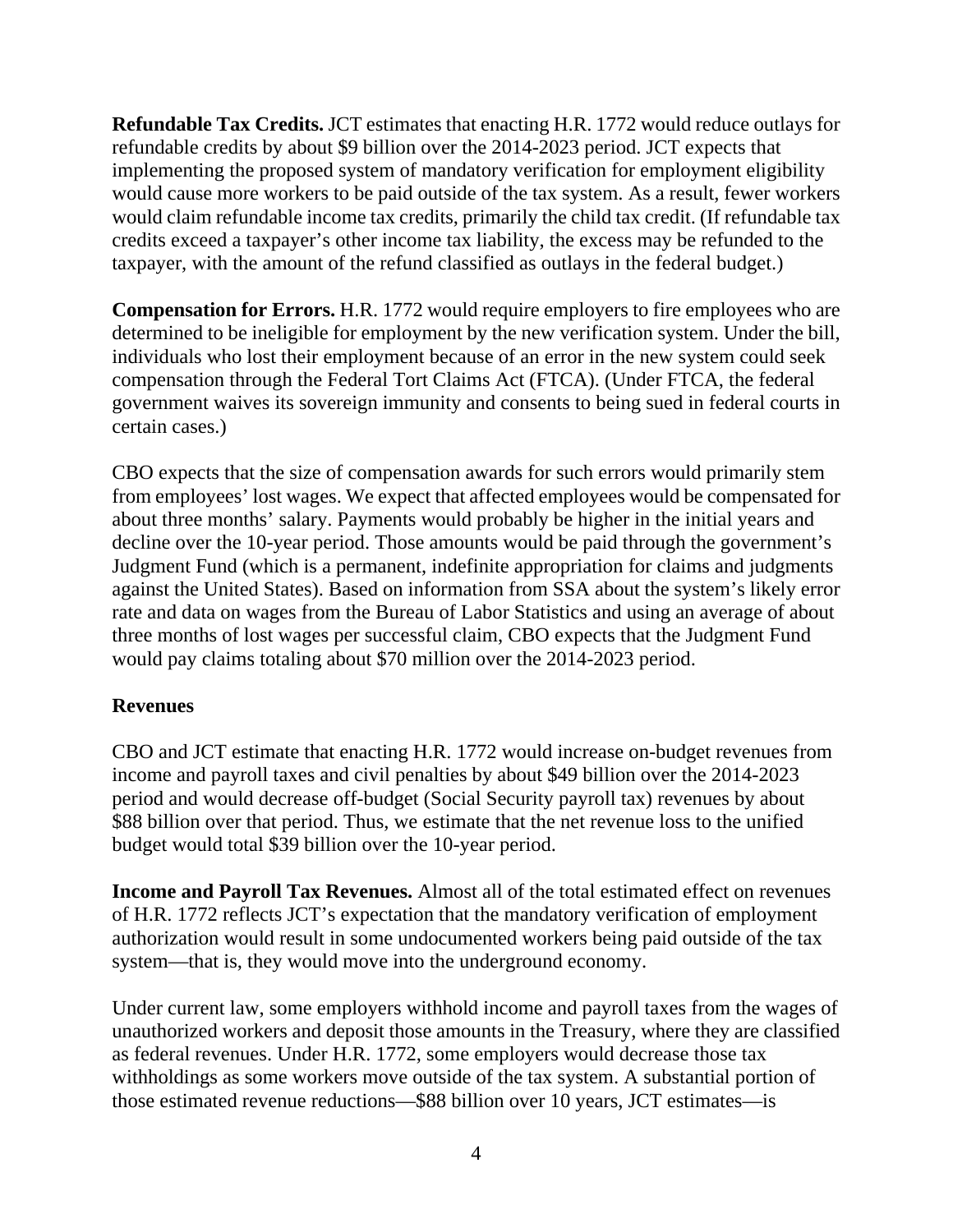attributed to lower off-budget revenues from Social Security payroll taxes. Those revenue losses would be partially offset because employers whose workers move outside the tax system would have fewer wage deductions and therefore higher taxable business profits on their income-tax returns, boosting their income taxes. On net, JCT estimates that on-budget revenues would increase by about \$49 billion.

**Civil Penalties.** H.R. 1772 would increase the minimum and maximum civil fines imposed under current law on employers who violate requirements for verifying the identity and authority to work of individuals that they hire. As a result of those changes, CBO estimates that civil penalties, which are recorded in the budget as revenues, would increase by about \$0.1 billion over the 2014-2023 period.

#### **PAY-AS-YOU-GO CONSIDERATIONS**

The Statutory Pay-As-You-Go Act of 2010 establishes budget-reporting and enforcement procedures for legislation affecting direct spending or revenues. The net changes in outlays and revenues that are subject to those pay-as-you-go procedures are shown in the following table. Only on-budget changes to outlays or revenues are subject to pay-as-you-go procedures.

**CBO Estimate of Pay-As-You-Go Effects for H.R. 1772 as ordered reported by the House Committee on the Judiciary on June 26, 2013** 

|                                                          |                                                       | By Fiscal Year, in Millions of Dollars<br>2014- |       |      |      |      |      |      |                                     |      |                                                                                                               | $2014-$ |
|----------------------------------------------------------|-------------------------------------------------------|-------------------------------------------------|-------|------|------|------|------|------|-------------------------------------|------|---------------------------------------------------------------------------------------------------------------|---------|
|                                                          | 2014                                                  | 2015                                            | 2016  | 2017 | 2018 | 2019 | 2020 | 2021 | 2022                                | 2023 | 2018                                                                                                          | 2023    |
|                                                          | NET INCREASE OR DECREASE (-) IN THE ON-BUDGET DEFICIT |                                                 |       |      |      |      |      |      |                                     |      |                                                                                                               |         |
| Statutory Pay-As-You-Go<br>Impact                        |                                                       |                                                 |       |      |      |      |      |      |                                     |      | $-1,386$ $-4,169$ $-5,511$ $-5,816$ $-6,132$ $-6,256$ $-6,579$ $-6,908$ $-7,243$ $-7,587$ $-23,014$ $-57,587$ |         |
| Memorandum:<br>Changes in Outlays<br>Changes in Revenues | 1.396                                                 | 3.392                                           | 4.499 |      |      |      |      |      | 4,765 5,042 5,326 5,619 5,920 6,227 |      | 10 -777 -1,012 -1,052 -1,090 -929 -960 -988 -1,016 -1,040 -3,921 -8,854<br>6.546 19.094 48.732                |         |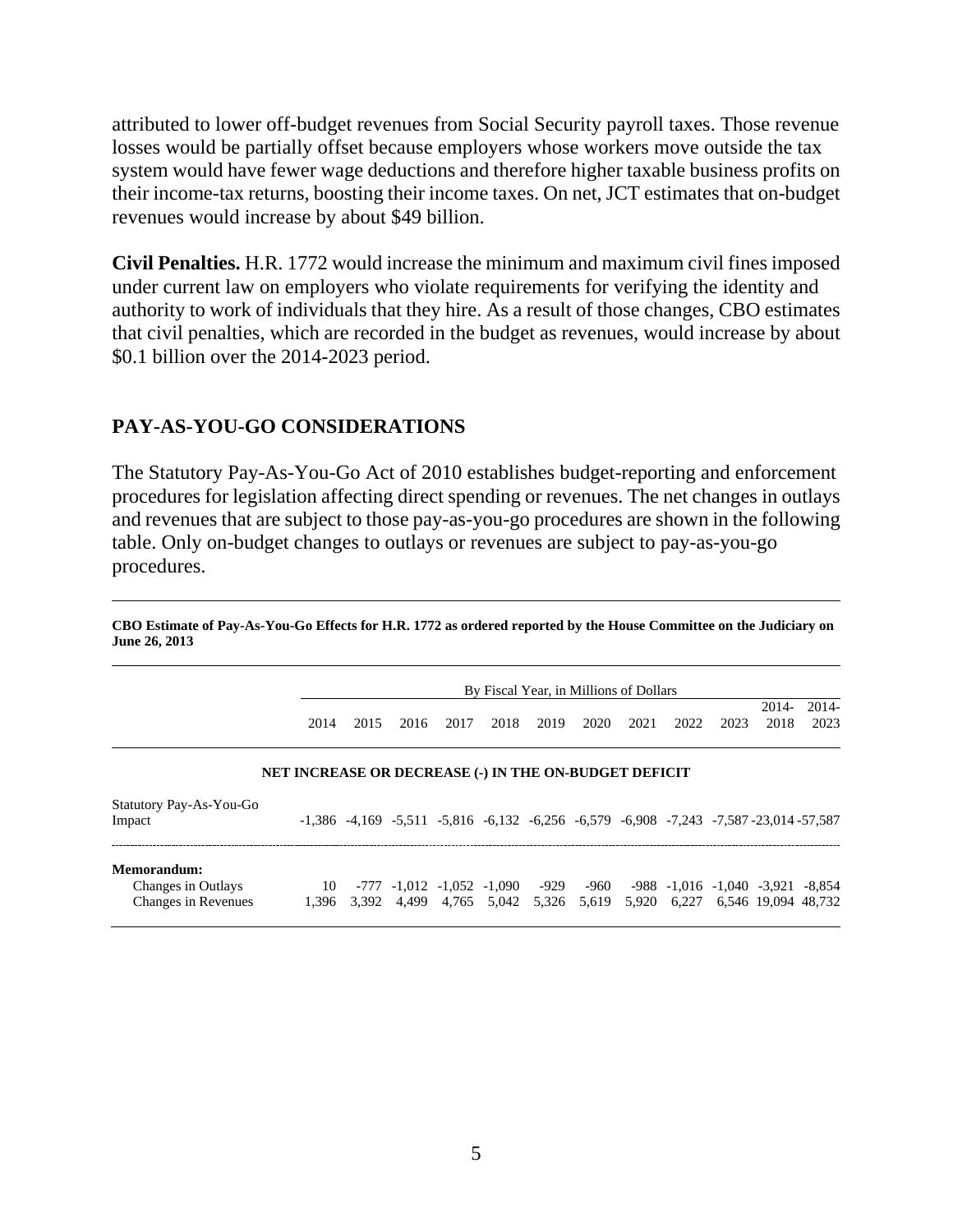## **INTERGOVERNMENTAL AND THE PRIVATE SECTOR IMPACT**

H.R. 1772 would impose intergovernmental and private-sector mandates, as defined in UMRA. The bill would require employers and other entities that hire, recruit, or refer individuals for employment to verify the employment eligibility of potential employees and some current employees. In some cases, the same mandate would apply to both public and private-sector entities; in other cases, only one sector would face the mandate. Because of the number of public employees that would need to be verified in a short amount of time, CBO estimates that the aggregate annual cost for those entities would exceed the intergovernmental threshold (\$75 million in 2013) in fiscal year 2014. Many private-sector entities also would be affected by the bill, and CBO estimates that the aggregate annual costs of the mandates imposed on those entities would exceed the private-sector threshold (\$150 million in 2013) beginning in 2016.

#### **Mandates that Apply to Both Public and Private Entities**

**Verifying Work Eligibility.** The bill would impose intergovernmental and private-sector mandates on many employers and other entities that hire, recruit, or refer individuals for employment in the United States by requiring them to participate in the electronic verification system to confirm the work authorization of those individuals. Some employers would need to verify all current employees as well as future hires, while others would only be required to verify future hires.

*Current Employees*. All public and some private employers would be required to confirm, within six months after the bill is enacted, the work authorization of current employees who have not been verified under the current employment verification program. Based on Census data and information from organizations representing state governments, CBO estimates that about 18 million current public employees would need to be verified. CBO estimates that the average cost would be about \$5 per person and the total cost for public entities to comply with the mandate would be about \$90 million in fiscal year 2014.

Current employees working for private employers that would need to be verified include certain employees who require a federal security clearance. According to the Department of Homeland Security and the National Infrastructure Advisory Council, employers that are generally considered part of the critical infrastructure already participate in the current employment verification program. Many of those employers are likely to employ workers with a federal security clearance. Future regulations would determine the number of current employees who would be required to have their work authorization confirmed. Therefore, the incremental costs of the additional verifications are uncertain but would probably be small relative to the annual threshold for private-sector mandates.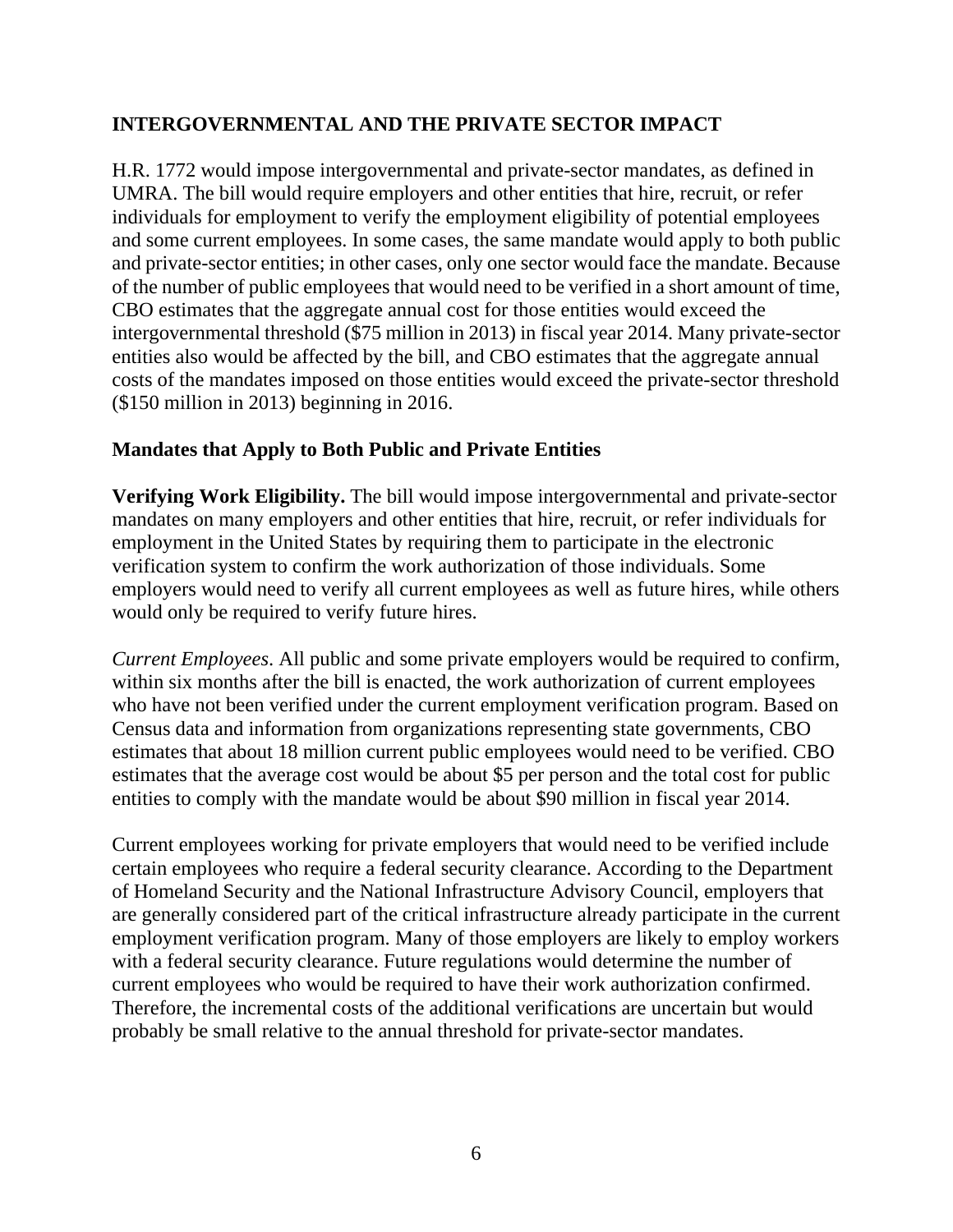*Newly Hired Employees.* The bill would require all public and private employers to verify the work eligibility of newly hired employees as well as those whose temporary employment authorization was expiring. In addition, employers would have to maintain a record of the verification for such employees for a specific amount of time in a form that would be available for government inspection. The requirements would begin six months after the bill is enacted for some employers and would be phased-in over two years for other employers depending on the number of their employees. Entities that recruit or refer workers would have to verify job candidates within one year of enactment, and employers that employ agricultural workers would have to verify new employees within two years of enactment.

Currently, 20 states require some public entities to verify work eligibility of new hires. CBO estimates that once all public entities are subject to the verification requirements, about 2 million public employees that are not currently required by state law to be verified would need to meet the new requirements each year. We estimate that the average cost for verifying work eligibility would be about \$5 per person, so the cost for public entities to comply with this mandate would be about \$10 million annually.

Based on data from the Bureau of Labor Statistics, CBO expects that for private entities the number of verifications for newly hired employees and employees requiring repeat verifications would rise to about 50 million in 2016. Also, based on that data, CBO estimates that the direct costs to comply with the verification requirement could total \$200 million or more annually from 2016 through 2018 and, thus, would exceed the annual threshold for private-sector entities in those years.

## **Mandates Affecting Only State, Local, or Tribal Entities**

The bill would preempt state and local laws related to work verification. Although the preemption would limit the application of state and local laws, it would impose no duty on state or local governments that would result in significant spending or loss of revenues.

#### **Mandates Affecting Only Private-Sector Entities**

Under the bill, individuals would be required to provide specific documentation to establish their identity for use when verifying employment eligibility. The documents required would include most standard forms of identification including passports, permanent residence cards, state drivers' licenses, and military identification cards. CBO estimates that the cost to comply with that mandate would be relatively small.